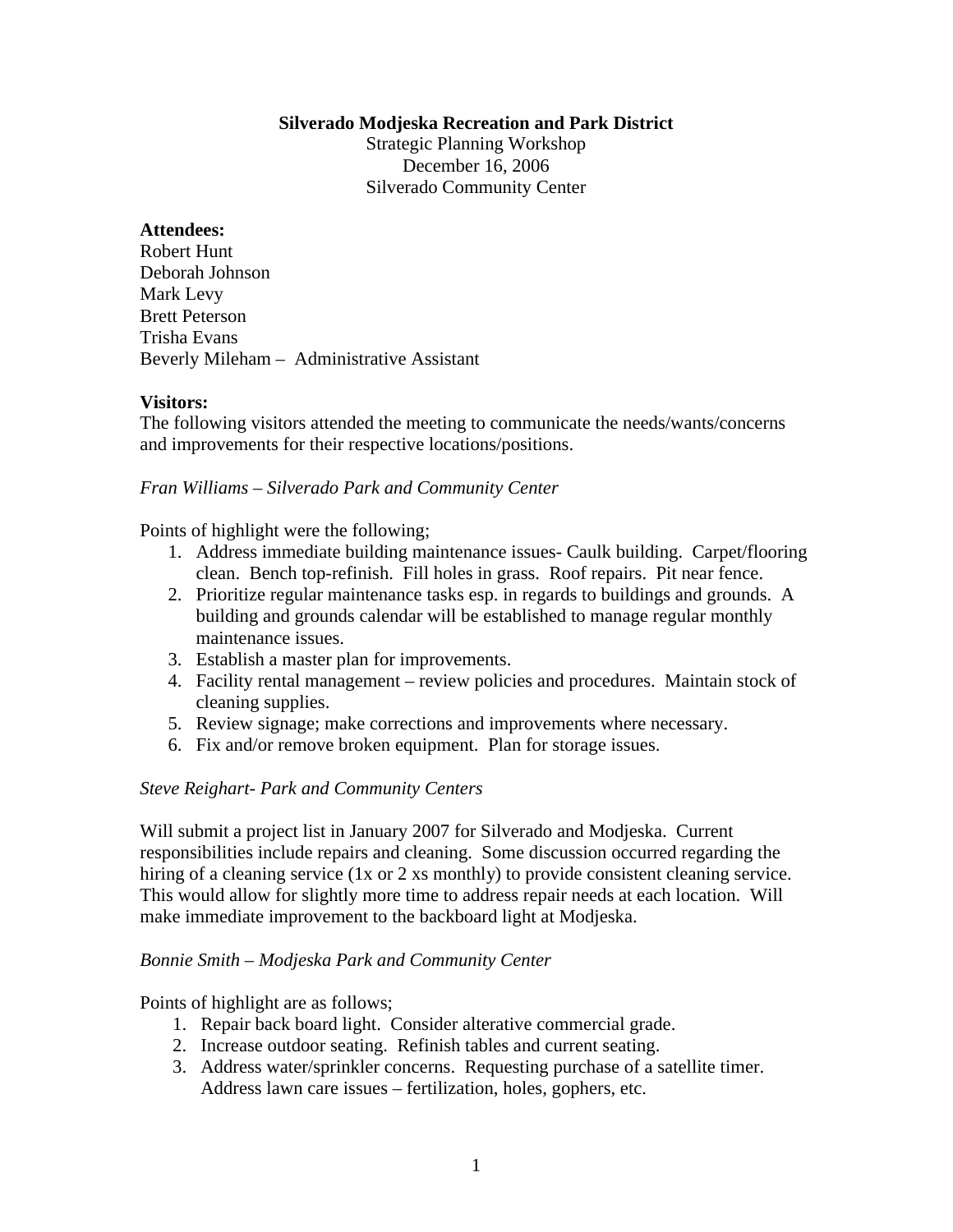- 4. Address grounds maintenance issues. Current maintenance co. service is limited The current system for checking equipment and making repairs is not regular. Establishment of a grounds maintenance calendar will be designed. Consideration for an alternative maintenance crew will be researched.
- 5. Add cigarette cans in multiple locations.
- 6. Address rodent problem in shed.
- 7. Clean up weeds, bushes etc. on grounds.
- 8. Parking procedures have improved due to improvement of signage. Establish parking reminder cards regarding parking policies at center.
- 9. Will establish a donation list for equipment.
- 10. Improve appearance of structure paint, remove bulletin board; repair fence.
- 11. Will work with Aimee Bryer to establish children's garden concept at Modjeska.

# *Aimee Bryer – Silverado Children's Center*

Highlights;

- 1. Will work with Bonnie Smith on a plan for the \$5000 grant for the community center. Paint shed, repair and paint fence. Bird bath. Seating. Strolling paths. Will establish area as a children's garden with a bit of whimsy.
- 2. Currently within budget for 2006, despite past 10 year deficit. Committed to maintaining financial stability.
- 3. Appreciation for board support and regular ad hoc meetings and attendance at board meetings.
- 4. Establish list for maintenance repairs short-term and long-term.
- 5. Addressing procedures for financial expenditures.
- 6. Enrollment has increased.
- 7. Plan for 2007 will address curriculum while increasing program quality.
- 8. Provided copies of operational and fiscal plan.

# *Phil Mc Williams – Community Center Oversight and Grants*

- 1. Consider a media meeting/plan to determine visibility in Sentry, OC Register and OC News.
- 2. Anticipates completion by Vargas in early 2007. Will then tie up accounting issues in this regards.
- 3. Looking for more grants. Current grants may have additional funds available.

# **Review Minutes from April 2004 Planning Session**

- *A. Successes*
	- 1. Committee functions
	- 2. Participation and partnerships with programs/partners
	- 3. Increase visibility of park board
	- 4. Children's center operations
	- 5. Renovations to Silverado community center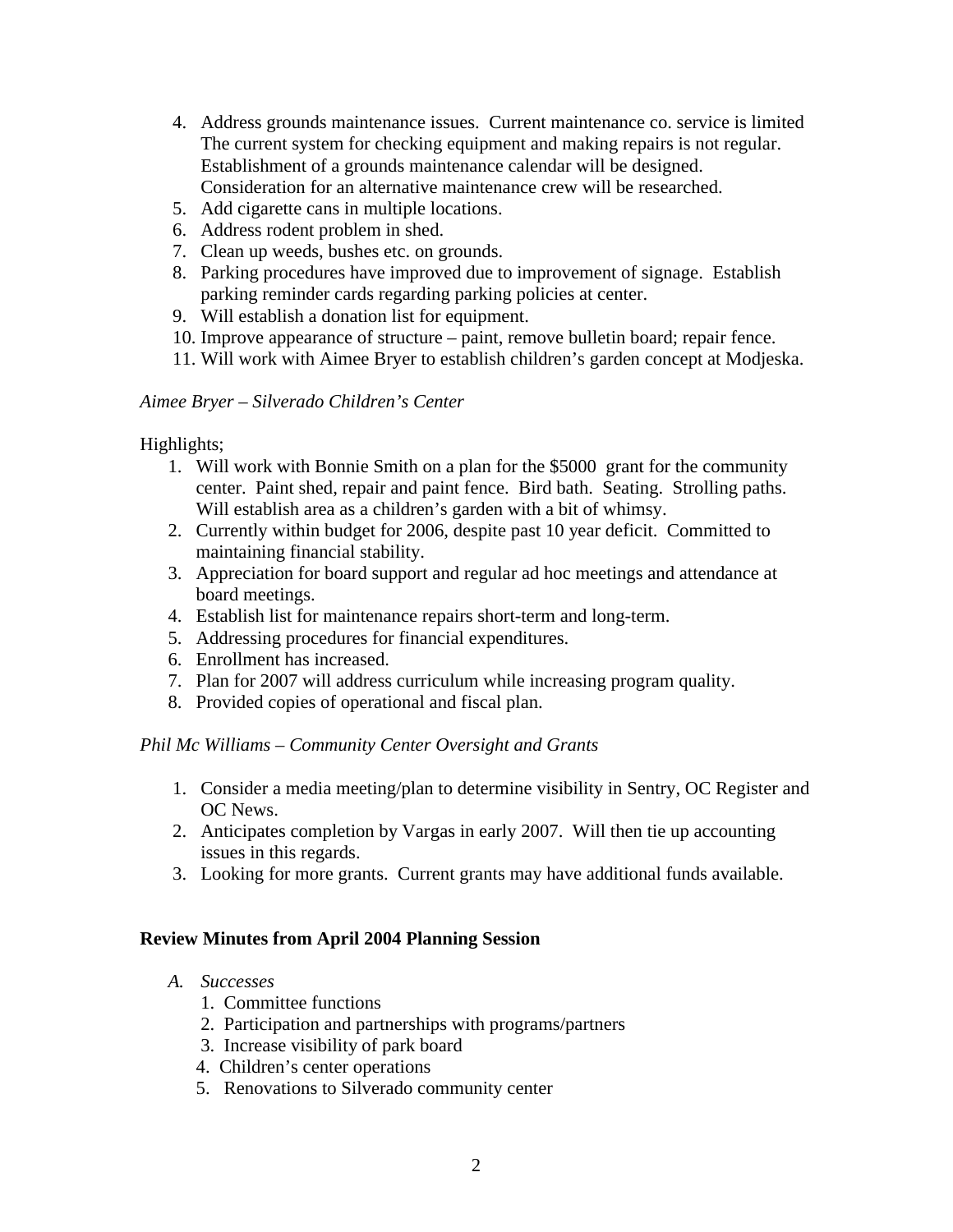- 6. Increase in number and quality of recreation programs.
- 7. Increased community center usage.

# *B. Challenges*

- 1. Increase programming for youth.
- 2. Establish master plan for trail system.
- 3. Need for increased tax base.
- 4. Acquisition and maintenance of open space.
- 5. Public Relations
- 6. Process for appreciation and recognition.

# **Revise Mission Statement**

# **New:** *To promote well-being through programs and activities that protect, preserve and enrich the canyons' heritage, open space and unique way of life.*

# **Vision Planning – Future**

The following topics were discussed and are listed in order of importance after board members completed a survey of priorities for the park board. The list reflects the priorities of the board for the next five years. The results are as follows:

- 1. Open Space/Trails
- 2. Community Involvement
- 3. Grants
- 4. Political Outreach
- 5. Youth and Kids Programs/Services
- 6. Children's Center
- 7. Recreation Programs
- 8. Staffing
- 9. Finances tax increase
- 10. Expand District Boundaries

# **Political Outreach**

Facilitate meetings with open space players. The issue of political outreach raised the point that this responsibility takes a huge commitment from board members to nurture these relationships. Some discussion occurred regarding the reality of the execution of this responsibility.

# **Personnel Recommendations**

- 1. Hire cleaning company for community centers  $1x 2$  xs monthly.
- 2. Review current personnel responsibilities & policies/procedures for facility rental, etc.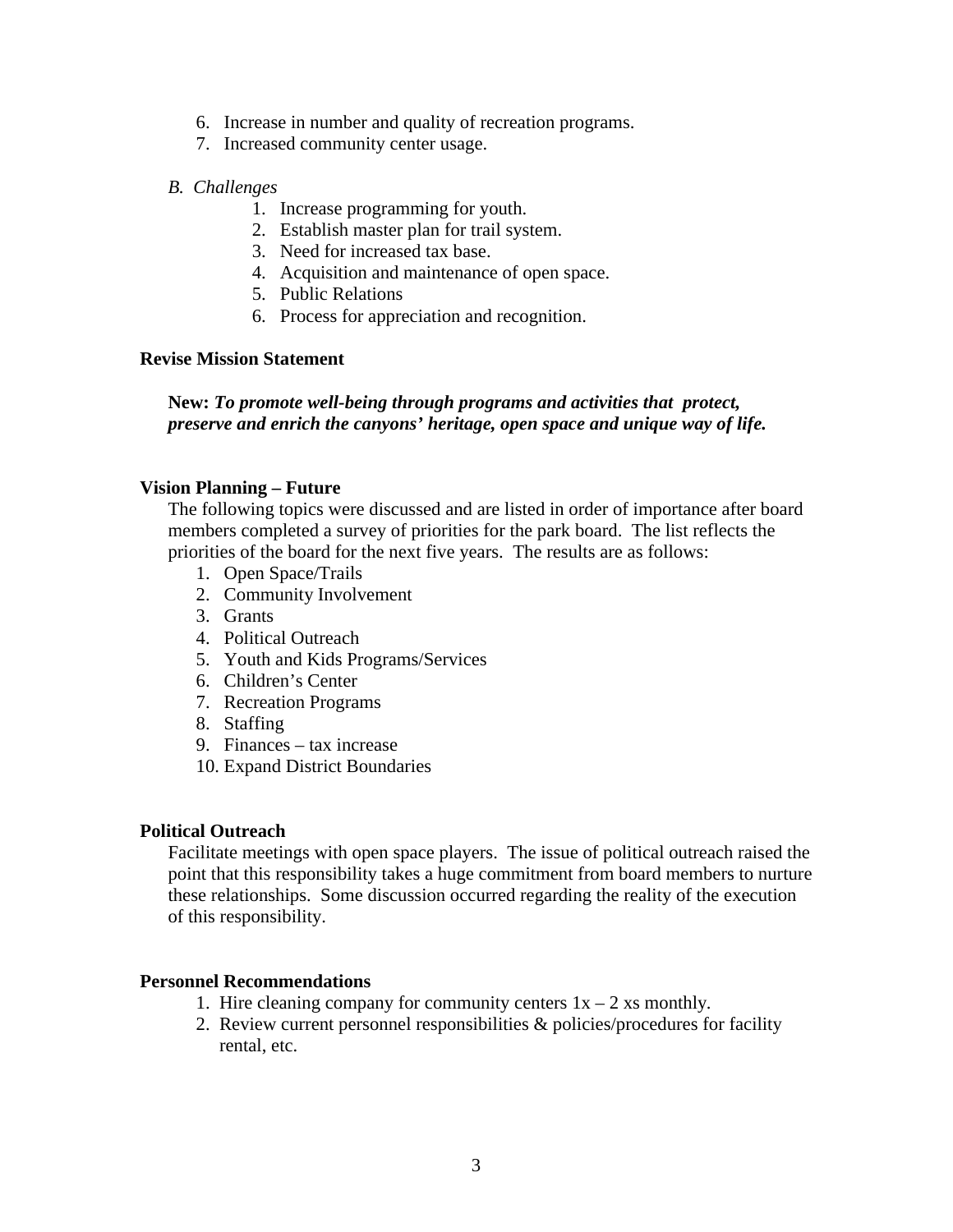### **Recognition**

Need to establish system for correspondence – follow up, thank you's, recognition, certificates, etc.

## **Financial Goals**

- 1. Consider tax increase in 2007. Concern for future monies for current expenses, cost of utilities, etc continue to increase.
- 2. Request a statement of all accounts for this district.

# **Recreation Programs**

- 1. Limitations for providers to earn income consider alternatives subsidize.
- 3. Youth Programs
	- a. Construction of skate ramps for community centers will look into costs, construction, etc.

# **Open Space issue – Riviera, Holtz Ranch, Green Vision representation and interaction**

Discussed during regular board meeting. Will continue to be a point of discussion and action at future meetings. Committee will continue working on these issues and provide updates to the board.

### **Web site maintenance and use**

#### **www.smrpd.org**

Recreation programs, meeting agenda and meeting minutes, community centers calendar are available at the web site.

#### **Facility Use**

- 1. Hire cleaning service
- 2. Maintain regularly stocked cleaning supplies
- 3. Establish a monthly calendar for grounds maintenance and facility maintenance.
- 4. Reservation calendar for community centers is available on-line.
- 5. Consider remodeling Silverado kitchen
- 6. Encourage community donations for community centers equipment TV, DVD player, etc.

### **Children's Center**

1. Focus on development of academic programming in 2007.